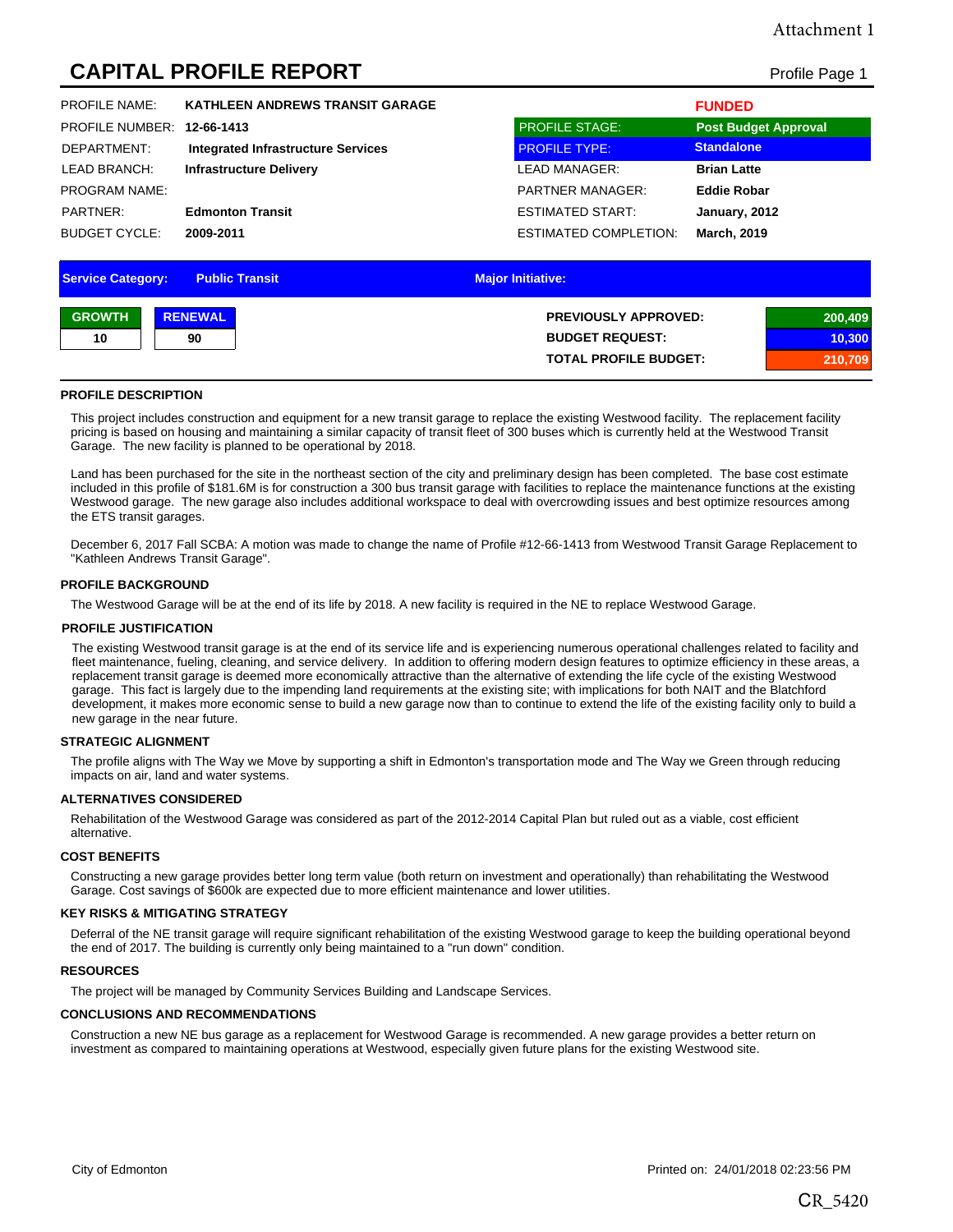# **CAPITAL PROFILE REPORT** Profile Page 2

#### **CONTINGENCY OF APPROVAL**

Business Case for Workspace Enhancements - Westwood Garage Replacement - Transportation Svcs. December 11, 2014 - City Council Meeting

That Capital Profile Westwood Transit Garage Replacement #12-66-1413 increase by \$5.13 million to fund contemporary workspace enhancements with funding from debt, with the expenditure of funds subject to the Transportation Services report to Committee on the Business Case for Workspace Enhancements - Westwood Garage Replacement, brought back to Committee.

Due By: Apr. 22, 2015 Transportation Committee

Contingency met: dd/mm/yyyy

#### **CHANGES TO APPROVED PROFILE**

Capital Budget Amendment number CAP #18 - Approved December 10, 2014

An additional approval to this profile costs of \$5.13 million which provides enhancements including provisions for onsite daycare for working parents that operate out of the garage, city employees and potentially the public. Informal meeting area / concession would provide opportunities for staff collaboration while ensuring staff have access to a modest selection of healthy food. Also an onsite River City Credit Union provides various financial products to all city employees; the intended space would replace the existing branch at Westwood.

Capital Budget Adjustment number CBA-2015-00011 - for Council Approval

This Capital Budget adjustment will reduce the additional profile costs approved in Capital Budget Amendment number CAP#18. The change of scope is from a commercial kitchen to a concession and results in a cost reduction of \$570,000. Per Council report CR\_1810\_Attachment 1.

Spring 2016 (#16-22): Transfer budget for % for art to operating; which is not a Tangible Capital asset.

2016 Fall SCBA (CA#40): (2.2) A scope change is required to enable NETG Modifications for e-buses. The modifications will add the required electrical equipment and components to be able to operate 40 electric buses at this facility. The estimated cost of this change (design and construction) is \$1,331,000. Funding for these modifications is available within the existing profile and therefore no change to the profile approved budget.

Nov 29/30, 2016 Council Minutes Item 6.2: 3. That the budgeted completion date for the North East Transit Garage (12-66-1413) identified in Attachment 2 of the November 29, 2016, Financial and Corporate Services report CR\_3330, be changed from December 31, 2017, to March 31, 2019.

#### 2017 Fall (CA#40)

A motion was made to change the name of Profile #12-66-1413 from Westwood Transit Garage Replacement to "Kathleen Andrews Transit Garage".

2.3-16: Debt is not an eligible funding source for Art. Requesting \$913K of Pay-as-you-Go to fund Art expenditure within the capital profile. 2.7-17 Transfer \$913K for % for Art related to Westwood Transit Garage, Art is not a Tangible Capital Asset